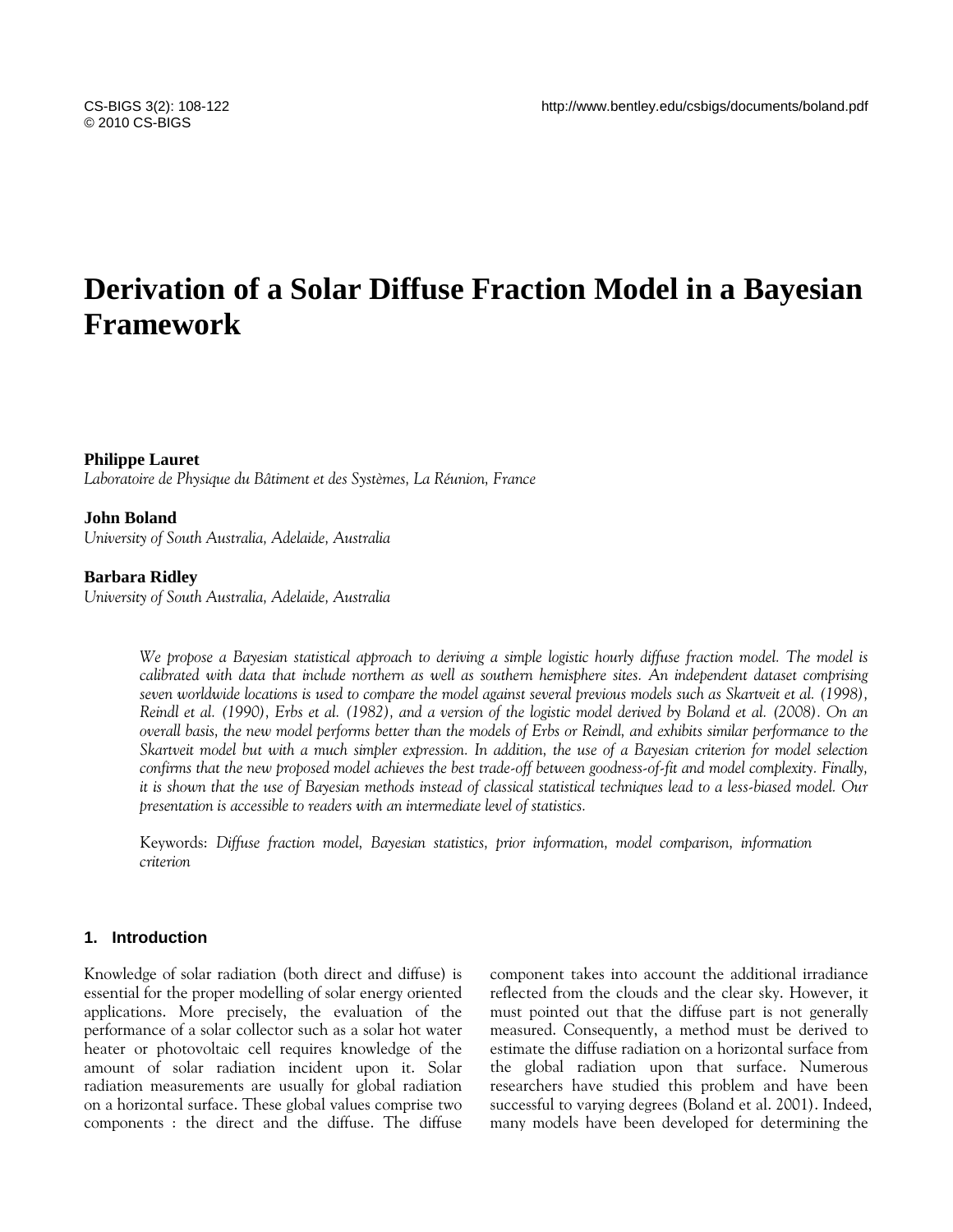fraction of the global which is direct or diffuse (Wong and Chow 2001). One class of these models called decomposition models is based on correlations between the dimensionless hourly clearness index  $k_t = I_G / I_0$  and the hourly diffuse dimensionless fraction  $k_d = I_d / I_G$ , where  $I_G$ ,  $I_d$ , and  $I_0$  are the global, diffuse and extraterrestrial radiation integrated over the hour in question (Orgill and Hollands 1977; Erbs et al. 1982 ; Spencer 1982; Reindl et al. 1990). For example, Reindl et al. (1990) initially proposed a first model that consists of 3 equations (each correlation for a specific bin of clearness index) that relate  $k_d$  to  $k_t$ . In a similar way, Erbs et al. (1982) developed polynomials up to order 4 to derive the diffuse fraction from the clearness index. In order to improve the models, additional geometrical and meteorological input variables have been proposed (Reindl et al. 1990; Skartveit et al. 1998). For instance, Reindl et al. (1990) have derived a second model that consists of piecewise linear correlations that compute the hourly diffuse fraction as a function of the hourly clearness index and solar elevation. A third model has been also designed when measurements of temperature and relative humidity are available. However, it may be worth noticing that measurements such as temperature or relative humidity are not always readily available in solar radiation series. As a consequence, some authors like Skartveit et al. (1998), Perez et al. (1992), Gonzales and Calbo (1999) proposed models that make use of information that is solely extracted from hourly global irradiance series. For instance, Skartveit et al. (1998) introduced, in addition to the clearness index and the solar altitude, a third variable called the hourly variability index<sup>[1](#page-1-0)</sup> ( $\sigma_3$ ), which is defined as the root mean squared deviation between the clear sky index of the hour in question and, respectively, the preceding hour and the succeeding hour. This additional predictor is intended to account for the effect of variable/inhomogeneous clouds. In their survey, the authors have compared extensively their model against models such as Erbs et al. (1982), Maxwell (1987) and Perez et al*.* (1992). While the Skartveit model exhibits very good performance, it is quite complicated as the model is phrased with a set of analytical expressions designed to assign the diffuse fraction into four bins of clearness index and to take into account the case of invariable hours  $(\sigma_3 \approx 0)$ , and variable hours  $(\sigma_3 > 0)$ .

Further, it must be outlined that most of the above cited models have been tuned or calibrated with data from Europe or North America and consequently may prove to

 $\overline{a}$ 

be inadequate for southern hemisphere sites like Australia. However, some attempts have been made to build diffuse fraction models from southern sites data. As an illustration, Spencer (1982) developed a model suited for Australian locations in the latitude range 20-45° S. Boland et al. (2001) developed a validated model for Australian conditions using a logistic function of the form  $0 + u_1$ 1  $k_d = \frac{1}{1 + \exp(\alpha_0 + \alpha_1 k_t)}$  instead of piecewise linear or nonlinear correlations. More recently, Boland et al. (2008) used sound statistical techniques to justify the use of the logistic function. While the model has been constructed with data from various locations including northern as well as southern hemisphere sites, the authors concluded their work by the need for developing a new logistic model that takes into account (in addition to the clearness index) other predictors to enhance the fit.

Finally, it must also stressed that, to the best of our knowledge, the construction of all above models was made by using the classical least-squares technique. In this work, we propose to approach the problem from a different perspective by using Bayesian methods in order to derive a new logistic model. Indeed, Bayesian probability theory is currently experiencing an increase in popularity in the sciences as a means of probabilistic inference (Malakoff, 2005). Bayesian inference has already been applied successfully to complex models in the fields of physics, astronomy, medical statistics, financial modelling and genetics (Congdon, 2001). In the realm of solar energy-oriented applications, Lauret et al. (2006a) proposed a Bayesian approach to estimating convective heat transfer coefficients of a roof-mounted radiant barrier and also designed a neural network basedmodel in order to estimate the direct solar irradiance (Lauret et al., 2006b).

The goals of this paper can be stated as follows:

- i) to propose a new logistic diffuse fraction model that is constructed from information readily available in global irradiance series,
- ii) to investigate the use of a rather new (in the realm of solar radiation modelling) statistical method to design the model (Bayesian parameter estimation),
- iii) to use a Bayesian criterion in order to quantitatively select a diffuse fraction model (i.e. Bayesian model selection)

The remainder of this paper is organised as follows. Section 2 discusses the datasets and the procedure used to calibrate the models and to assess the models' performance. Section 3 describes the proposed model. Section 4 introduces Bayesian techniques regarding the

<span id="page-1-0"></span><sup>&</sup>lt;sup>1</sup> Perez *et al.* (1992) also introduced such a variability index in a similar manner.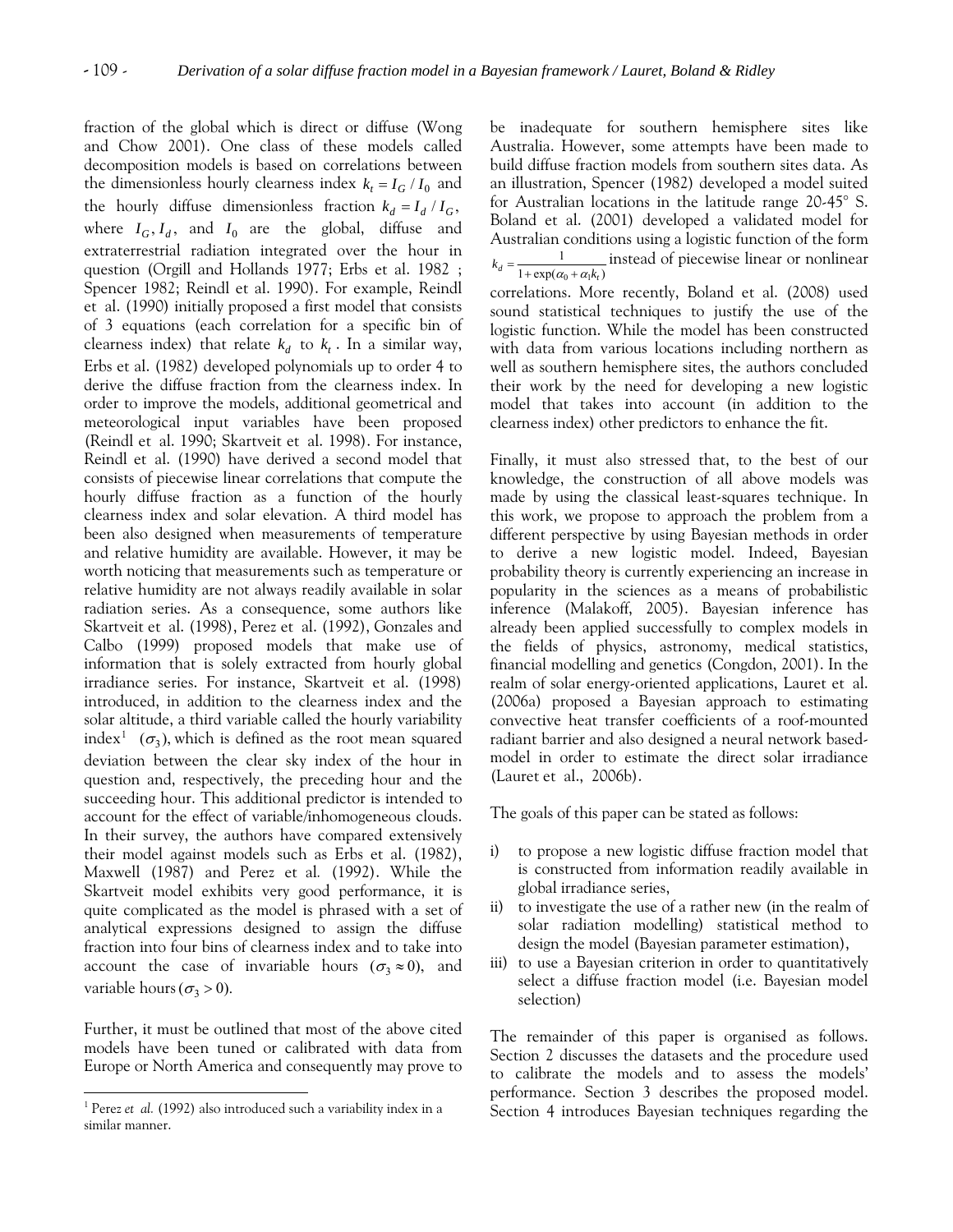two levels of inference: parameter estimation and model selection. Section 5.1 presents the results of the Bayesian parameter estimation while section 5.2 contains a detailed evaluation of the proposed diffuse fraction model. Section 5.3 deals with the Bayesian model selection. Finally, Section 6 gives some concluding remarks.

# **2. Datasets and Procedure**

In an attempt to construct a generic model that could be applied to any location, we used hourly data from nine worldwide locations listed in Tables 1 and 2. The proposed dataset is supposed to cover a variety of climates and environments in Europe, Africa, Australia and Asia. Detailed information about the collected data for most of the locations can be found in Boland et al. (2008).

Note that our goal is not to build correlations that take into account seasonal dependency but instead yearly diffuse fraction correlations. Consequently, whenever possible, complete years of data were used to ensure that all seasons were treated equally well. It should also be noted that the calculation of the clearness index includes an element of deseasoning.

We divided the data into two subsets: the calibration or training set and the test set. Our model will be fitted using the calibration set (see Table 1) but for comparison purposes with the other existing models, a second dataset called test or validation set (see Table 2) will be used. Because this test set is not used in the construction of the model, it will provide an unbiased estimate of the performance of the models. To obtain the training dataset, a detailed study of the distribution of the diffuse fraction values for the different sites led us to consider 3 sites for the southern hemisphere and two stations for the northern hemisphere. This choice gave the best coverage of the diffuse fraction values. In other words, the training dataset (11074 data points) was constructed so as the dataset encompasses the whole spectrum of diffuse fraction values.

# **3. Proposed Model**

As mentioned in the introduction, a logistic model of the form given by Eq. (1) was proposed by Boland et al. (2008) as to estimate the diffuse fraction:

$$
k_d = \frac{1}{1 + \exp\left(\alpha_0 + \alpha_1 k_t\right)}\tag{1}
$$

By amalgamating data from seven locations (northern and southern hemisphere sites) and by using classical

**Table 1.** Training dataset: data used to calibrate or tune the models

|                   | Site                                            | Location                                                                   | Year                  | #data          |
|-------------------|-------------------------------------------------|----------------------------------------------------------------------------|-----------------------|----------------|
|                   | Adelaide                                        | 34° 56' S, 138° 36' E,                                                     | 2003                  | 2,434          |
| Southern<br>sites | (Australia)<br>Darwin<br>(Australia)<br>Reunion | 48m a.s.l<br>12° 28' S, 130° 51' E,<br>$30m$ a.s.<br>20° 52' S, 55° 28' E, | 2001,<br>2002<br>2002 | 1,418<br>2,125 |
|                   | (Reunion Is.)                                   | $25m$ a.s.                                                                 |                       |                |
|                   | Camborne<br>(UK)                                | $50^{\circ}$ 13' N, $5^{\circ}$ 19' W,<br>88m a.s.l                        | 2001                  | 1.460          |
| Northern<br>sites | Lisbon<br>(Portugal)                            | $38^{\circ}$ 42' N, 9 $^{\circ}$ 05' W,<br>56 <sub>m</sub> a.s.            | 1980                  | 3,637          |

**Table 2.** Test dataset: data used to test the models (Validation dataset)

|          | Site         | Location                                 | Year  | #data |
|----------|--------------|------------------------------------------|-------|-------|
|          | Adelaide     | 34° 56' S, 138° 36' E,                   | 2004  | 2,307 |
|          | (Australia)  | 48m a.s.l                                |       |       |
|          | Darwin       | 12° 28' S, 130° 51' E,                   | 2003, | 1,179 |
| sites    | (Australia)  | $30m$ a.s.                               | 2005  |       |
| Southern | Maputo       | 25° 58' S, 32° 35' E,                    | 1970  | 3,548 |
|          | (Mozambique) | $39 \text{ m a.s.}$                      |       |       |
|          | Reunion      | $20^{\circ}$ 52' S, 55 $^{\circ}$ 28' E, | 2000  | 2,045 |
|          | (Reunion Is) | $25m$ a.s.                               |       |       |
|          | Bracknell    | $51^{\circ} 25'$ N, $0^{\circ} 46'$ W,   | 1972  | 3,613 |
|          | (UK)         | $77m$ a.s.                               |       |       |
| sites    | Macau        | $22^{\circ}$ 11' N , 113 $^{\circ}$ 33', | 1985  | 3,513 |
| Northern | (China)      | $10m$ a.s.                               |       |       |
|          | Uccle        | 50°48' N, 4°21' E,                       | 1990  | 3,639 |
|          | (Belgium)    | 104 <sub>m</sub> a.s.l                   |       |       |

statistical techniques (Least-squares fit), Boland et al. (2008) obtained the following parameter values  $\alpha_0 = -5.00$ and  $\alpha_1 = 8.60$ .

The use of such a logistic function brings a clear advantage as only one closed form equation is used to model the diffuse fraction. Indeed, in addition to being well suited for the S-shaped form of the diffuse fractionclearness index relationship, there is no need here to split the model into different clearness index bins. Furthermore, and contrary to the models of Reindl et al. (1990), the values of the modelled diffuse fractions are always in the range (0-1). Note also that a formal statistical argument was presented to support the form of the model (Boland et al. 2008).

In an attempt to enhance the performance of the model, we propose in this paper an extension of this previous logistic model (denoted herein 'old' logistic model) by using the following variables: apparent solar time (AST), solar elevation  $\alpha$  (in degrees), daily clearness index  $K_{_T}$ and persistence index  $\phi$ . This new logistic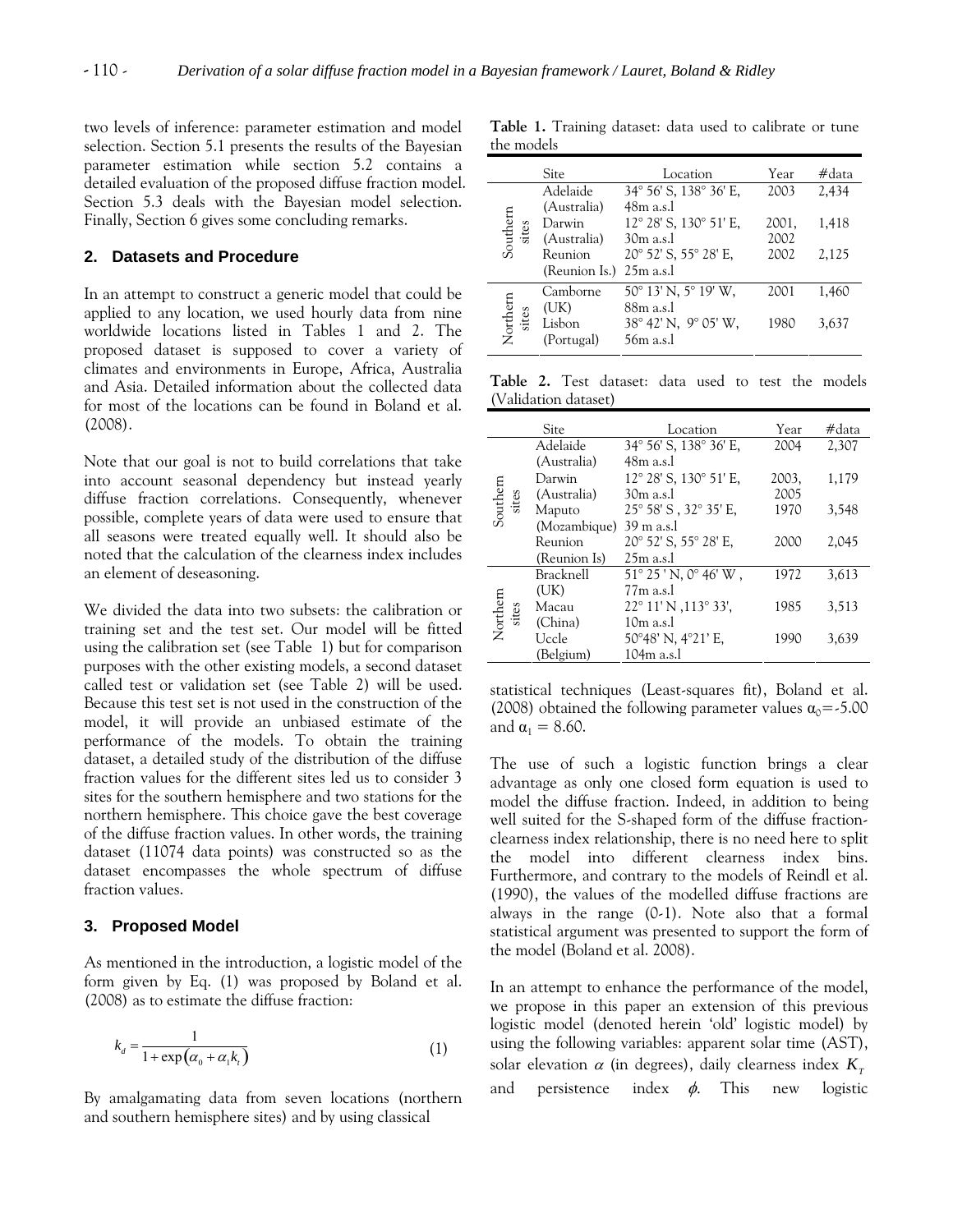model, denoted herein the BRL model (for Boland-Ridley-Lauret model), is given by Eq. (2):

$$
k_d = \frac{1}{1 + \exp(\alpha_0 + \alpha_1 k_t + \beta_1 A S T + \beta_2 \alpha + \beta_3 K_T + \beta_4 \phi)}
$$
 (2)

The choice of these additional variables was made upon the following considerations: AST, unlike the solar elevation, is asymmetric about solar noon and may explain differences in the atmosphere between morning and afternoon (Boland et al., 2001). The daily clearness index can also be used as a predictor as the whole day may have a common characteristic. As mentioned above, some researchers (Skartveit et al. 1998; Gonzales and Calbo, 1999) demonstrated the improvement brought by adding a variability index into the list of the input parameters. Thus, we consider the same type of predictor variable as Skartveit et al. (1998) but in a different and simpler form. Indeed, we take as an extra predictor both a lag (at hour h-1) and a lead (at hour  $h+1$ ) of the clearness index and average them, namely we define

$$
\phi = (k_{t-1} + k_{t+1})/2
$$
 for sumrise < t < sumset,  
\n
$$
\phi = k_{t+1}
$$
 for t = sumrise,  $\phi = k_{t-1}$  for t = sumset. (3)

This input variable  $\phi$  is deemed to account for the persistence of the sky conditions. Boland (2008) showed that the hourly deseasoned global radiation follows a first order autoregressive process, AR (1), commonly called a Markov Chain. Since  $k_t$  is a deseasonalized variable, it should possess the Markovian property and we have used this persistence index to capture this.

We wish to point out that in Ridley et al. (2009), we showed that if the extra variables were added separate to the logistic formulation, the result was diffuse fraction values  $>1$  and  $< 0$ . Including all variables within the logistic function constrains the diffuse fraction values.

Unlike Reindl et al. (1990), we will not consider variables such as ambient temperature and relative humidity. Indeed, there are many locations for which the humidity and ambient temperature would not be recorded, particularly when the solar radiation is estimated from satellite data. Our goal is to be able to predict the diffuse fraction with information solely extracted from the hourly global irradiance series.

Regarding the choice of the additional input variables, when building a solar radiation model, a term like the clearness index is necessarily included, but the inclusion of the other terms is open to doubt. This raises the question of selection among a range of possible variables or equally of possible models. For instance, Reindl et al. (1990) used stepwise regression techniques to reduce a set of 28 potential predictor variables to only four significant ones. For a set of  $\nu$  potential variables, there are  $2^v$  potential models. If we restrict ourselves to the four preceding variables or their equivalent correlation coefficients  $(\beta_i)_{i=1,2,3,4}$ , this leads to  $2^4 = 16$  possible choices. But, among the set of possible predictor variables, which ones should we choose? To put it in other words, which variables (and hence model) should we select?

Before proceeding further, it must be stressed that we have applied a Bayesian methodology for variable selection suggested by George and McCulloch (1993). This work (not presented in this paper) strongly led to the selection of the 'full' model i.e. the one that contains the four potential variables namely (AST), solar elevation  $\alpha$ , daily clearness index  $K<sub>r</sub>$  and persistence index  $\phi$ .

The BRL model will be compared against four previous models : the 'old' logistic model (Eq. (1)), the model of Erbs et al. (1982) , the model of Skartveit et al. (1998) and to the second form of the model of Reindl et al. (1990) (i.e. the one that includes, in addition to the clearness index, the solar elevation).

Finally, it must also be noted that the present work aims to complement the work of Ridley et al. (2009) by estimating the parameters of the model in a Bayesian framework. The next section is devoted to a brief introduction of the Bayesian inference while Appendix A will give further details about the Bayesian computations.

# **4. Bayesian Inference**

Bayesian probability theory is currently experiencing an increase in popularity in the sciences as a means of probabilistic inference (Malakoff, 2005). Cox (1946) showed that any method of scientific inference that satisfies simple rules of logical and consistent reasoning must be equivalent to the use of ordinary probability theory as originally developed by Bayes (1763) and Laplace (1812). Two of these simple rules of probability theory are the sum rule and product rule (where prob stands either for a probability or a probability density function (pdf)):

$$
prob(x | I) + prob(\overline{x} | I) = 1
$$
\n(4)

$$
prob(x, y | I) + prob(x | y, I) \times prob(y | I)
$$
 (5)

where  $\bar{x}$  represents the proposition that  $x$  is false, the vertical bar "|" means "given" and the comma is read as the conjunction "and" . Two useful relationships are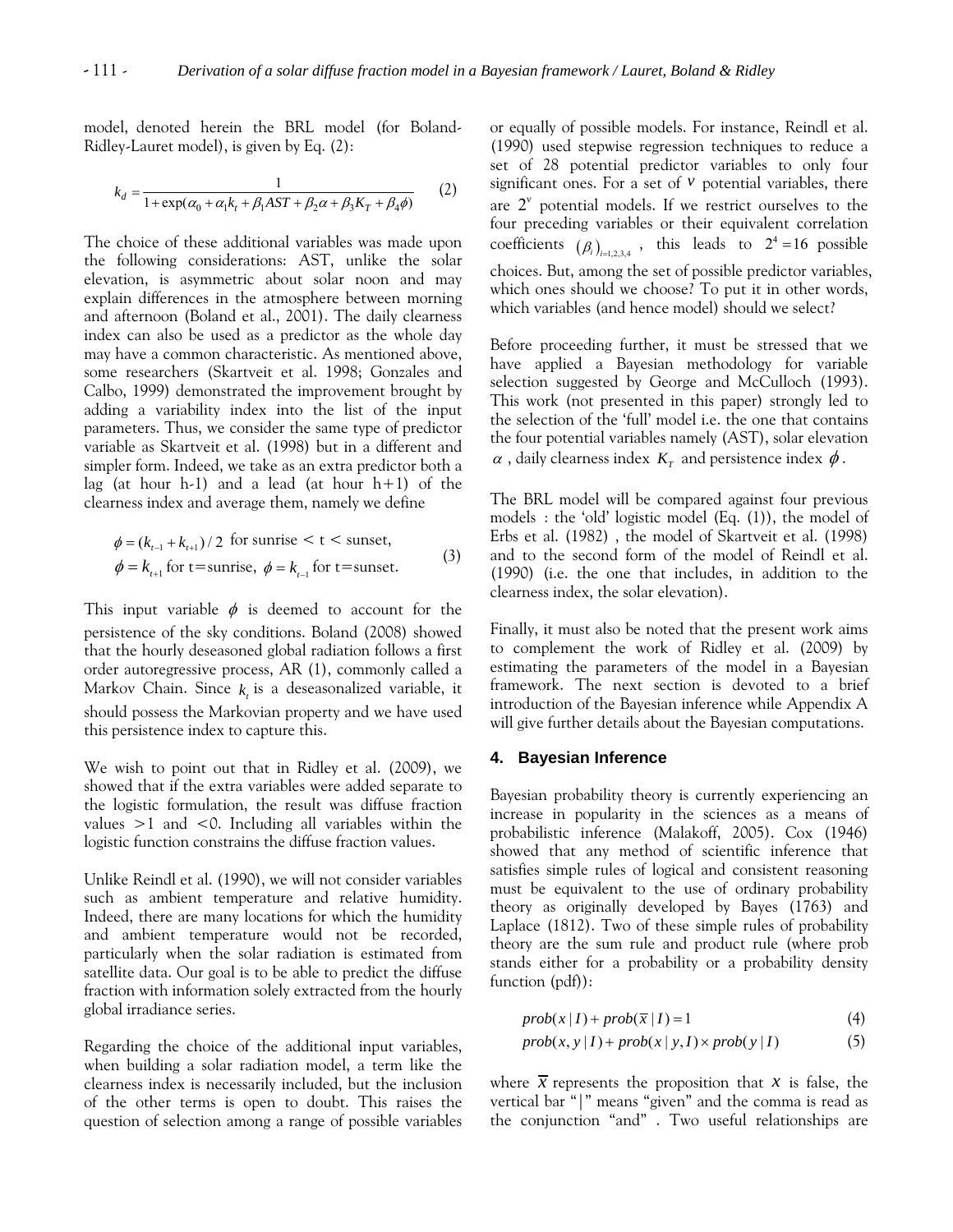derived from these basic rules, namely, Bayes's theorem and the marginalization relationship:

$$
prob(x | y, I) = \frac{prob(y | x, I) \times prob(x | I)}{prob(y | I)}
$$
(6)

$$
prob(x | I) = \int prob(x, y | I) dy
$$
 (7)

where the symbol *I* denotes the relevant background and assumptions. Notice that, for sake of clarity, the relevant background I will be omitted in the subsequent formulae related to the pdf's.

In the Bayesian context, a probability represents a degreeof-belief (or encodes a state of knowledge); that is, how likely something is to be true based on all the relevant information at hand. In other words, in the Bayesian context, a probability evaluates (quantitatively) the veracity of a hypothesis and this on the basis of all the available information. The name given to this approach comes from the key role played by Bayes's theorem. The latter is used to update the probabilities in the light of new data. Thus, the Bayesian approach is very close to the basics of scientific reasoning. Indeed, from a set of initial hypotheses, we carry out observations which enable us to deduce (or to infer) other conclusions or to update our initial beliefs.

However, this concept seems too vague and too subjective to the school of conventional statistics (i.e. a frequentist approach) which defined probability as the long-run relative frequency with which an event occurred, given infinitely many repeated experimental trials. Indeed, the concept of degree-of-belief is criticized by the school of frequentists as it leads to subjectivity (because my belief could be different from yours). Although the frequency definition appears to be more objective, it fails to tackle most real-life scientific problems. Further, from a Bayesian viewpoint, all probabilities are always conditional (i.e. based on all the relevant background) and as stated by (Jaynes 2003), objectivity requires only that two people having the same information should assign the same probability. A good review of the Bayesian approach is given by (Jaynes 1986) and (Loredo 1990).

Two levels of inference are involved in the task of data modelling. At the first level, we suppose that a particular model is true (i.e. the structure of the model is deemed correct) and we fit that model to the data i.e. we infer what values its free parameters should plausibly take, given the data. This step is repeated for each model. The second level of inference is the task of model comparison or model selection. This step consists in ranking the alternative models in the light of the data. Bayesian methods are able consistently and quantitatively to solve both the inference tasks (MacKay 2003). Let us write Bayes' rule for the two levels described above.

#### 4.1. Bayesian Parameter Estimation

Assume the model has a vector of m parameters  $\Theta = (\theta_1, \theta_2, ..., \theta_n)$ . Bayesian inference deals with the estimation of the values of m model parameters about which there may be some prior beliefs. These prior beliefs can be expressed as a probability density function (pdf) called prior,  $p(\Theta)$  and may be interpreted as the probability placed on all possible parameter values before collecting any new data. The dependence of the n observations (or measurements)  $D = (d_1, d_2, ..., d_n)$  on the p parameters can also be expressed as a pdf:  $p(D | \Theta)$ , called the likelihood function. The latter is used to update the prior beliefs about  $\Theta$ , to account for the new data *D* . This updating is done through Bayes's theorem:

$$
p(\Theta|D) = \frac{p(D|\Theta)p(\Theta)}{p(D)}
$$
\n(8)

where  $p(\Theta | D)$  represents the posterior pdf and expresses the values of the parameters after observing the new data. In other words, the prior is modified by the likelihood function to yield the posterior. A major difference between Bayesian and frequentist (or classical) methods is that the Bayesian inference offers a framework (through the use of prior information) to continuously update our posterior beliefs. In other words, all previous work is not wasted as the preceding model parameters can be used as prior information for the derivation of the parameters estimates of the next (new) model.

Bayesian models or more precisely the computation of the posterior given by Eq. (8) cannot be done analytically. Under some simplifying assumptions (unimodal distribution, Gaussian approximation for the posterior distribution), the calculation of the posterior distributions is readily done by using Laplace's method (see MacKay 2003 for details). Unfortunately, most multi-dimensional models, like for instance the one under consideration here, do not fall into this specific class. Consequently, Bayesian analysis usually requires numerical methods for calculating the posteriors of interest. Any algorithm that generates samples from a distribution function could be used. In this survey, we propose to work with Monte Carlo methods which do not make any simplifying assumptions in the process of Bayesian data analysis.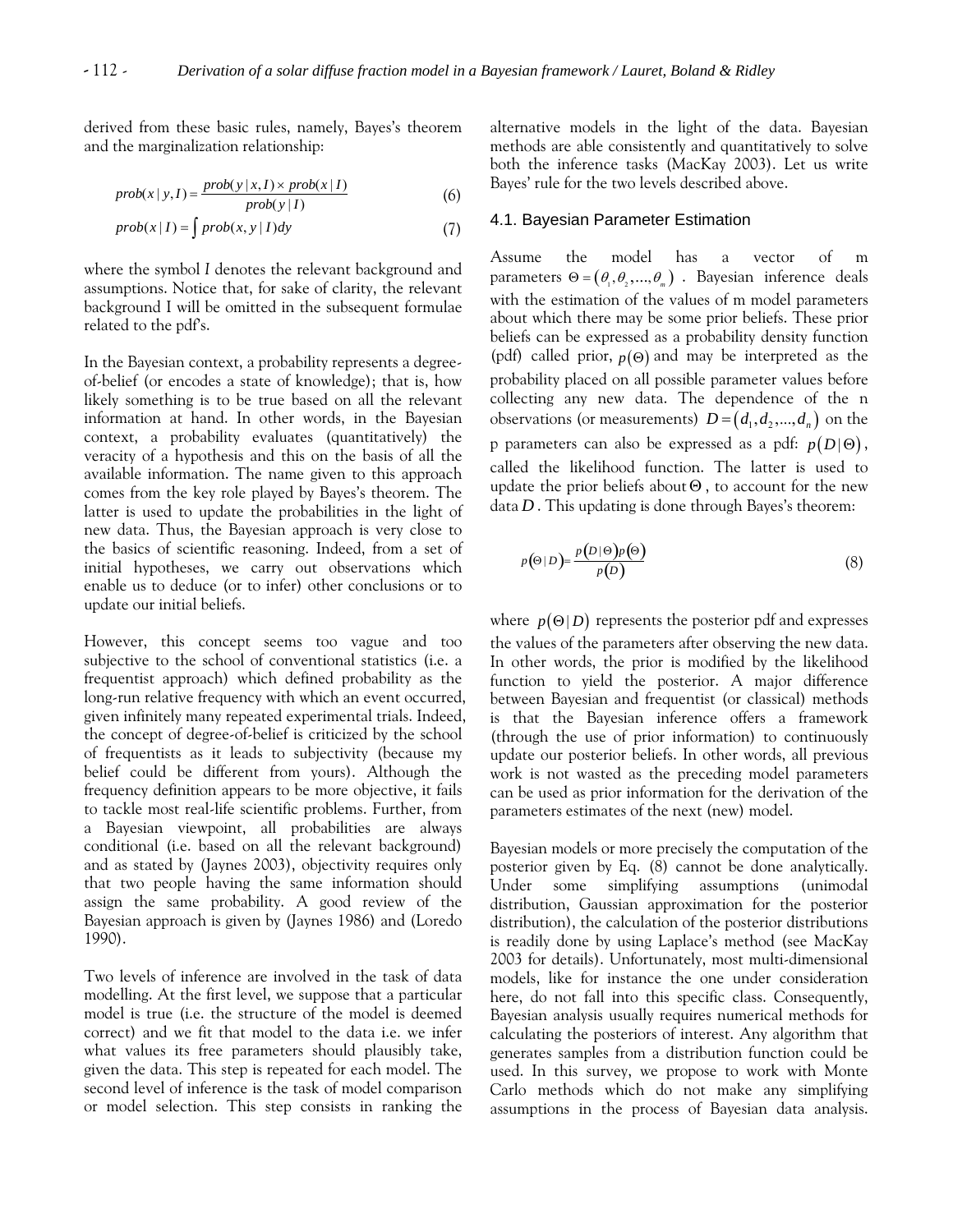Progress in Bayesian posterior computation is due undoubtedly to Markov Chain Monte Carlo (MCMC) methods. In this work, the Bayesian analysis is conducted by using the statistical software package WinBUGS (Winbugs 1989). WinBUGS (for Bayesian Inference Using Gibbs Sampling) is an easy-to-learn and easy-to-use software that implements the Gibbs sampler (Thomas et al. 1992; Geman and Geman 1984) for generating samples from a Markov Chain whose equilibrium distribution is the posterior distribution. The interested reader is referred to Appendix A for a detailed survey of Bayesian computations.

#### 4.2. Bayesian model selection

At the second level of inference, the problem consists in inferring which model is most plausible given the data. The posterior probability of each model is as follows:

$$
p\big(M_k|D\big) = \frac{p\big(D|M_k\big)p\big(M_k\big)}{p(D)}\tag{9}
$$

The data-dependent term  $p(D|M_k)$  is called the evidence or the marginal likelihood for model  $M_k$ . The quantity  $p(M_i)$  represents a prior belief for model  $M_i$ . If we have no particular reason to prefer one model over another, then we will assign equal priors to all models. Since the denominator does not depend on the model, one can see that the different models are ranked according to the evidence term  $p(D|M_i)$ . Notice that the evidence term is obtained from the likelihood  $p(D | \Theta_k, M_k)$  by averaging over the priors of model  $\mathsf{parameter} \, \Theta_k$  for model  $M_k$ ,

i.e. 
$$
p(D|M_k) = \int p(D|\Theta_k, M_k) p(\Theta_k|M_k) d\Theta_k
$$
.

There are, however, practical problems associated with the computation of the above model probabilities. Indeed, a practical difficulty is that marginal likelihoods and the corresponding model probabilities are very sensitive to the choice of model parameters priors. To circumvent this problem, we propose the use of information criteria. Different model selection criteria exist. Among them, one can cite the Bayesian information criterion (BIC) (Schwarz 1978) and the Akaike information criterion (AIC) (Akaike 1974).

In the Bayesian framework, a new criterion called the Deviance Information Criterion (DIC) (Spiegelhalter et al. 2002) can be used. But contrary to the former criteria, the DIC is easy to calculate from the samples generated by a Markov Chain Monte Carlo simulation and is applicable to a wide range of statistical models. Moreover, it overcomes the necessity of identifying the numbers of parameters in the model which is required for calculation of BIC and AIC. Models with smaller DIC are better supported by the data. Therefore, DIC will provide a means to rank the different diffuse fraction models in the light of data.

Note that a DIC module that automatically computes this criterion is implemented in the latest version of WinBUGS. The interested reader is referred to Appendix B for a detailed explanation related to the DIC calculation.

#### **5. Results**

# 5.1. Results of the Bayesian Inference (Parameter Estimation)

In this section, we focus on the results of the first level of the Bayesian inference (i.e parameter estimation) but again, let us recall that we have also used a Bayesian methodology for variable selection (George and McCulloch 1993). Indeed, prior to the estimation of the models' parameters, all 16 potential models were evaluated and it was found that the inclusion of all predictors was necessary. The MCMC simulation runs came to the selection of the 'full' model (i.e. the one that includes all the predictors). The great number of data values led to strong evidence for the full model. If less data were available for computing the models' probabilities, the results could be quite different.

As mentioned above, Appendix A details the Bayesian computations related to the BRL model. It must be stressed, however, that we used a Student's t-distribution for the likelihood distribution (as opposed to a Gaussian distribution that is related to the classical Least-squares techniques). The Student's t-distribution has in general longer 'tails' than a Gaussian. This gives the important property of robustness which means that it is less sensitive than the Gaussian distribution to the presence of a few data points which are outliers.

Regarding the problem of parameter estimation, 30.000 iterations (for each chain) of the MCMC sampler under WinBUGS led to the statistics given in Table 3. Several checks were made in order to verify the convergence of the algorithm and the (good) exploration of the model's parameter space by the sampler.

The MC error is an estimate of how much of the variation in the posterior sample is due to the noise generated in the sampler. Its value should be very small relative to the standard deviation Sd (as seen in Table 3).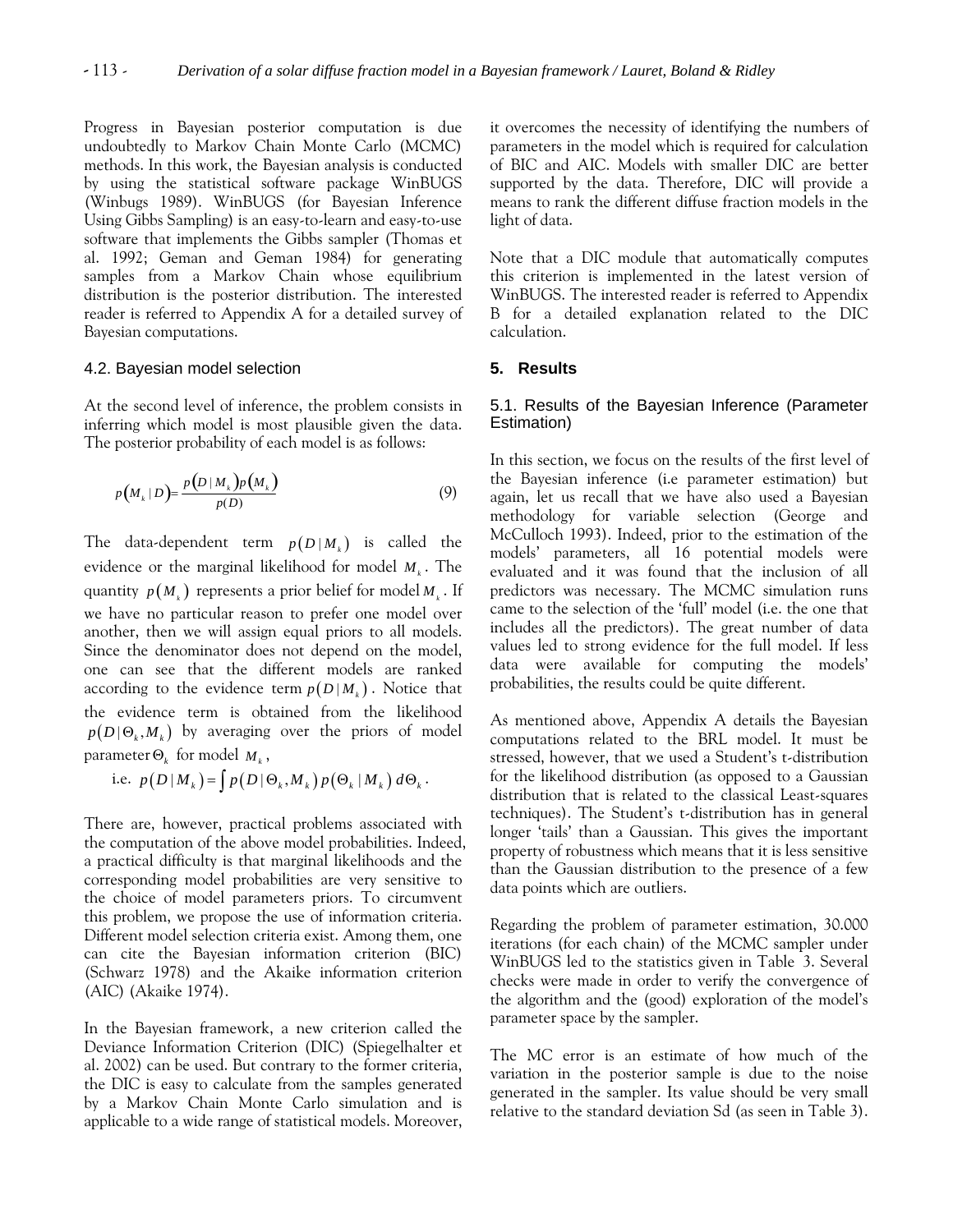The 2.5% and 97.5% percentiles define the 95% credibility interval (not to be confused with the confidence interval used in the frequentist approach) for the parameter of interest i.e. for instance the probability that the value of the parameter  $\alpha_0$  lies between -5.403 and -5.244 is 95%, given the observed data and the prior belief.

**Table 3.** Results of the Bayesian inference

| Para-                          | Mean     | SD.   | MС              | $2.5\%$       | median   | 97.5%    |
|--------------------------------|----------|-------|-----------------|---------------|----------|----------|
| meter                          |          |       | error           |               |          |          |
| $\alpha_{0}$                   | $-5.323$ | 0.040 | 7.78E-4         | -5.403 -5.323 |          | $-5.244$ |
| $\alpha_{1}$                   | 7.279    | 0.074 | 0.002           | 7.135         | 7.280    | 7.423    |
| $\beta_1$                      | $-0.030$ | 0.002 | 3.78E-5         | $-0.033$      | $-0.030$ | $-0.026$ |
| $\beta$                        | $-0.005$ |       | 3.29E-4 7.06E-6 | -0.005        | $-0.005$ | $-0.004$ |
| $\beta_{3}$                    | 1.719    | 0.049 | 0.001           | 1.621         | 1.720    | 1.812    |
| $\beta_{\scriptscriptstyle 4}$ | 1.082    | 0.067 | 0.002           | 0.950         | 1.082    | 1.214    |

The appraisal of the BRL model and comparisons against previous models will be made using the following equation that summarizes the BRL model:

$$
k_d = \frac{1}{1 + \exp(-5.32 + 7.28k_r - 0.03AST - 0.0047\alpha + 1.72K_r + 1.08\phi)}
$$
(10)

Diffuse fractions predicted by the above model are plotted in Figure 1 against clearness index for respectively 3 AST values, 3 solar elevations, 4 daily clearness index and 4 persistence values. 5.2. Appraisal of the BRL model



**Figure 1.** Diffuse fraction vs clearness index from the BRL diffuse fraction model for 3 AST values, 3 solar elevations, 4 daily clearness index and 4 persistence values.

Note that the sensitivity to the daily clearness index and the persistence is particularly significant in the  $k_t$  central interval  $(0.25 - 0.75)$ . Thus, the model is quite able to deal with the large variety of sky conditions for a similar value of clearness index. Conversely, the sensitivity of the model output to the AST and to the solar elevation appears to be very small (as confirmed by the small values of the coefficients related to these 2 input variables). Hence, one may ask if it is worth including these two variables. In order to verify this point, and to confirm the results given by the work related to the Bayesian method for variable selection (briefly introduced in section 3), we fit a model by omitting these 2 variables. The results (not shown in this paper) were not as good as with the full model. A more important fact to note is that our model is not designed to take into account the usually observed increase in the diffuse fraction as  $k_t > 0.8$  . Further, such a trend is reinforced in this range of clearness index for decreasing or low solar elevations (as seen for instance in the model of Skartveit et al., 1998 or Reindl et al., 1990). However, the small amount of data in this region of  $k_{t}$  (2% of the present test dataset) and our will to build a single closed-form equation (instead of a set of complicated analytical expressions) led us to disregard this particular point. Further, one may notice that, in that region, the amount of incident energy is low, since it always occurs near sunrise or sunset. Note also that Erbs et al. (1982) also chose to disregard this fact arguing that these points are not understood well enough to justify fitting a curve to them.

The two classical statistical indicators Root Mean Squared Error (RMSE) and Mean Bias Error (MBE= Modelled -Observed) are used to evaluate the BRL logistic model against the preceding models. Tables 4 and 5 give an overall comparison of the different models for the different test sites. The LS column corresponds to the model tuned to the training dataset (see Table 1) by using the classical least-squares technique (see section 5.4 and Eq. (11)). The old logistic model is given in Eq. (1). Number of hours (N) and observed average diffuse fraction (Mean) are also given.

Note that, for the moment, we restrict the comparisons to the first five models. A special discussion related to the LS model will be given in section 5.5. Regarding the diffuse fraction, the RMSE for the BRL model are lowest or second lowest (just after the Skartveit model for the location of Adelaide and Maputo). The only exception to this ranking is related to the Uccle station where the Reindl model performs better than the BRL model. On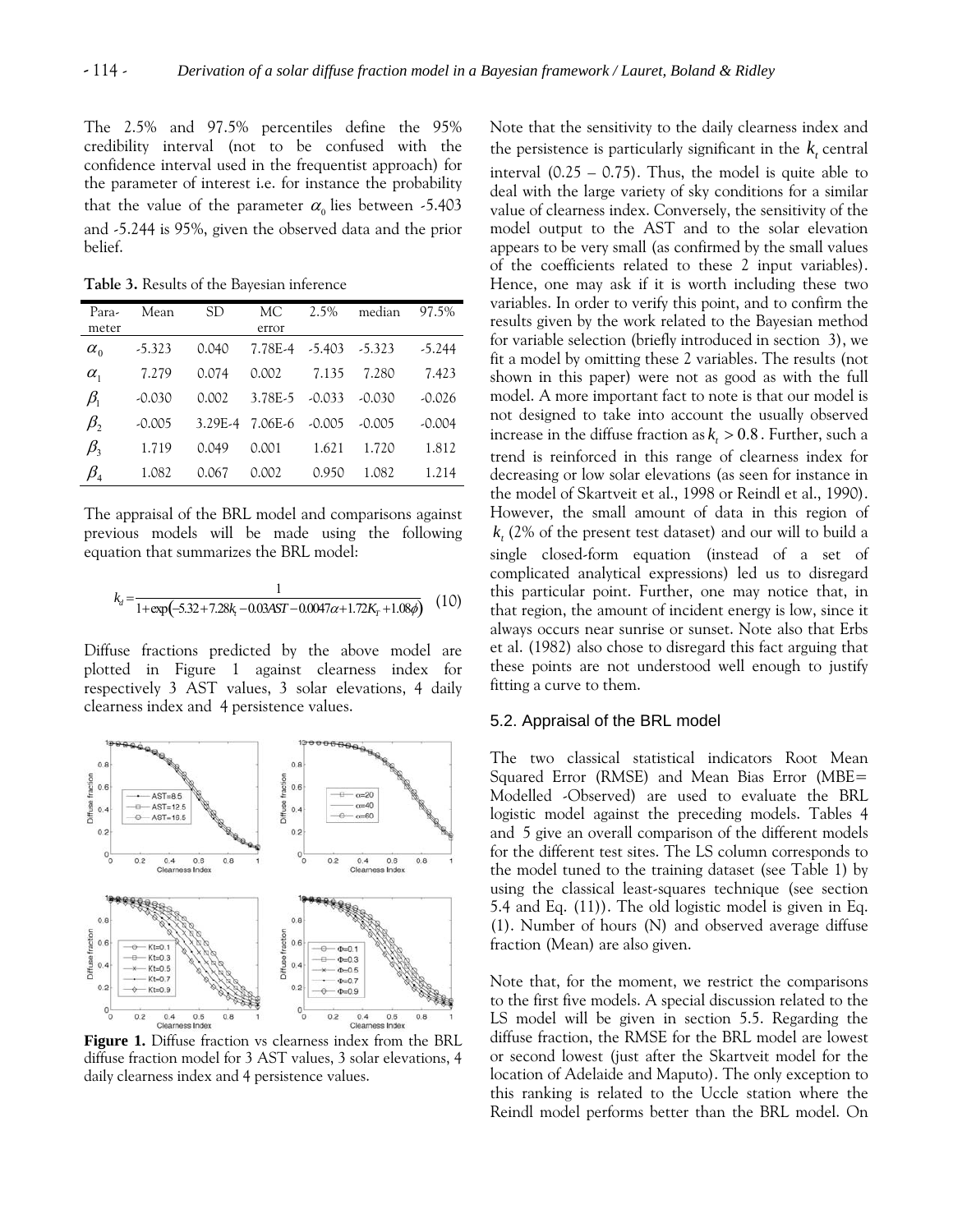| Location  | N      | Mean       |             | <b>BRL</b>     | Skartveit | Reindl      | Erbs     | Old      | LS.      |       |       |       |
|-----------|--------|------------|-------------|----------------|-----------|-------------|----------|----------|----------|-------|-------|-------|
|           |        |            | <b>RMSE</b> | 0.092          | 0.091     | 0.103       | 0.104    | 0.099    | 0.096    |       |       |       |
| Adelaide  | 2,307  | 0.376      | MBE         | $-0.011$       | 0.013     | 0.001       | 0.003    | $-0.001$ | $-0.001$ |       |       |       |
| Darwin    |        |            | <b>RMSE</b> | 0.084          | 0.096     | 0.098       | 0.091    | 0.094    | 0.090    |       |       |       |
|           | 1,179  | 0.184      | <b>MBE</b>  | 0.012          | 0.038     | 0.057       | 0.034    | 0.039    | 0.033    |       |       |       |
|           |        | 0.403      | <b>RMSE</b> | 0.104          | 0.102     | 0.111       | 0.110    | 0.114    | 0.110    |       |       |       |
| Maputo    | 3,548  |            | <b>MBE</b>  | 0.004          | 0.024     | 0.034       | 0.008    | 0.015    | 0.013    |       |       |       |
| Reunion   |        | 0.430      | RMSE        | 0.131          | 0.138     | 0.143       | 0.149    | 0.149    | 0.126    |       |       |       |
| 2,045     |        | <b>MBE</b> | 0.031       | 0.055          | 0.054     | 0.033       | 0.034    | 0.035    |          |       |       |       |
| Bracknell |        |            |             | 3,613<br>0.793 |           | <b>RMSE</b> | 0.100    | 0.111    | 0.114    | 0.114 | 0.111 | 0.101 |
|           |        |            | <b>MBE</b>  | $-0.023$       | $-0.035$  | $-0.040$    | $-0.035$ | $-0.040$ | $-0.033$ |       |       |       |
| Macau     | 3,513  | 0.669      | <b>RMSE</b> | 0.100          | 0.102     | 0.103       | 0.110    | 0.111    | 0.101    |       |       |       |
|           |        |            | <b>MBE</b>  | 0.016          | 0.022     | 0.024       | 0.003    | 0.001    | 0.013    |       |       |       |
| Uccle     |        | 0.699      | <b>RMSE</b> | 0.106          | 0.093     | 0.100       | 0.113    | 0.114    | 0.102    |       |       |       |
| 3,639     |        | <b>MBE</b> | 0.032       | 0.015          | 0.016     | 0.022       | 0.019    | 0.023    |          |       |       |       |
|           | 19,844 | 0.562      | <b>RMSE</b> | 0.104          | 0.105     | 0.111       | 0.114    | 0.114    | 0.104    |       |       |       |
| All sites |        |            | <b>MBE</b>  | 0.008          | 0.014     | 0.015       | 0.005    | 0.005    | 0.008    |       |       |       |

**Table 4.** MBE and RMSE of hourly diffuse fraction for all models.

**Table 5.** MBE and RMSE of hourly diffuse irradiance for all models.

| Location  | N      | <b>MEAN</b> |             | <b>BRL</b>     | Skartveit  | Reindl | Erbs  | Old            | LS    |    |    |
|-----------|--------|-------------|-------------|----------------|------------|--------|-------|----------------|-------|----|----|
|           |        | $(W.m-2)$   | $(W.m-2)$   |                |            |        |       |                |       |    |    |
| Adelaide  | 2,307  | 166         | <b>RMSE</b> | 56             | 53         | 62     | 68    | 62             | 59    |    |    |
|           |        |             | <b>MBE</b>  | -6             |            | 3      | 3     | $-1$           |       |    |    |
| Darwin    | 1,179  | 115         | <b>RMSE</b> | 55             | 62         | 65     | 59    | 59             | 59    |    |    |
|           |        |             | <b>MBE</b>  | 8              | 22         | 38     | 22    | 23             | 23    |    |    |
| Maputo    |        |             | 170         | <b>RMSE</b>    | 61         | 57     | 69    | 65             | 67    | 64 |    |
|           | 3,548  |             | <b>MBE</b>  | $\overline{2}$ | 12         | 22     |       | 4              | 10    |    |    |
|           | 2,045  |             |             | 183            | RMSE       | 63     | 67    | 72             | 70    | 71 | 64 |
| Reunion   |        |             | <b>MBE</b>  | 9              | 23         | 25     | 4     | 6              | 16    |    |    |
| Bracknell | 3,613  | 172         | <b>RMSE</b> | 40             | 41         | 44     | 50    | 47             | 39    |    |    |
|           |        |             | <b>MBE</b>  | $-11$          | $-14$      | $-17$  | $-18$ | $-18$          | $-12$ |    |    |
| Macau     | 3,513  | 195         | <b>RMSE</b> | 47             | 51         | 53     | 54    | 54             | 48    |    |    |
|           |        |             | <b>MBE</b>  | $\overline{ }$ | 10         | 11     | $-3$  | $-2$           | 9     |    |    |
| Uccle     |        | 150         | <b>RMSE</b> | 34             | 33         | 35     | 39    | 38             | 33    |    |    |
|           | 3,639  |             | <b>MBE</b>  | $\overline{7}$ | 3          | 4      |       | $\overline{c}$ |       |    |    |
|           |        |             | <b>RMSE</b> | 50             | 51         | 56     | 57    | 56             | 52    |    |    |
| All sites | 19,844 |             |             | 169            | <b>MBE</b> |        | 6     | 9              | $-2$  | 0  | 6  |

average, and for all the sites (see last line of Table 4), the BRL model reduces the RMSE of the diffuse fraction by 1% , 6%, 9% and 9% when compared respectively to the Skartveit model, the Reindl model, the Erbs model and the old logistic model (see Eq. (1)).

In a similar way, the performance of the BRL model regarding the MBE is quite good (apart again the Uccle site). In addition, the BRL model produces better MBE at southern sites like Darwin, Maputo and Reunion than the other models. Overall, the results seem to be consistent between all the models. Indeed, all the models tend to overestimate the diffuse fraction (with only one exception for the Adelaide station) and a closer look at Table 4 reveals that all the models underestimate the diffuse fraction for the Bracknell data.

In terms of RMSE of hourly diffuse irradiance (see Table 5), on an overall basis, we can state that the BRL model performs better (or equally well as the Skartveit model) than the others models. Indeed, for all the sites, the BRL model diminished the RMSE by 1% when compared to the Skartveit model. Conversely, its overall performance against the Reindl model or the Erbs model is much better (11% and 12% of RMSE improvement respectively). In addition, our goal to enhance the fit of the old logistic model (see Eq. (1)) is also reached as the BRL model increase by a factor of 11% the performance of the previous model.

The better performance of the BRL model and the Skartveit model against the Erbs or the Reindl model confirm (see Skartveit et al., 1998; Gonzales and Calbo, 1999) the improvement brought by adding further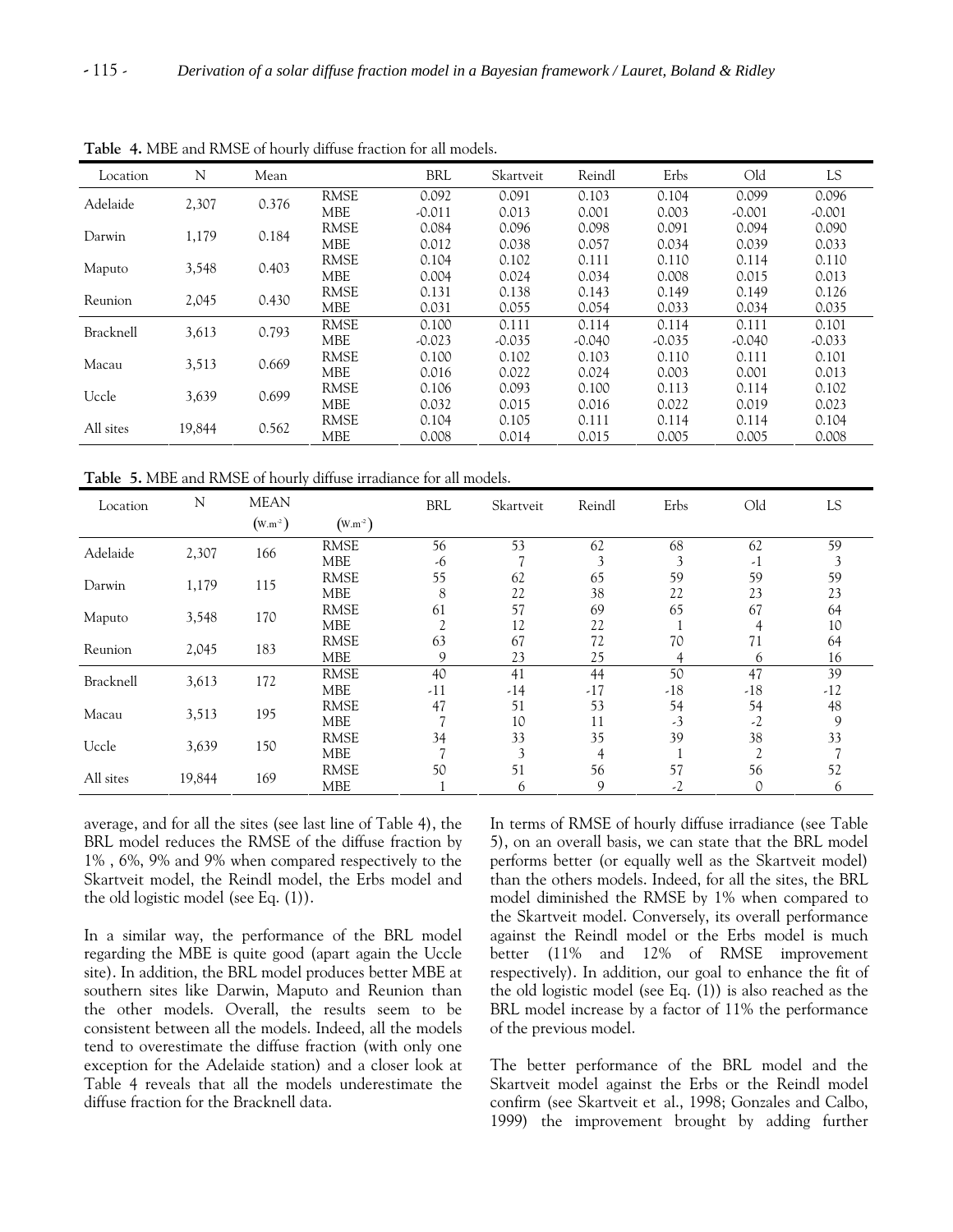predictors such as the variability index  $\sigma_3$  or the persistence variable  $\phi$ .

On an overall basis, the performance of the BRL regarding the MBE of the diffuse irradiance is better than that of the other models. Again, it is also worth noticing that this better performance is more pronounced for the southern sites. Further, irrespective of the location, and unlike the other models, the variation of the MBE for the BRL model remains in the range  $[-10; +10]$  W.m<sup>2</sup> (see also Figure 2) .

Finally, in order to better appreciate the overall performance of the BRL model against the other models, group mean values of measured diffuse irradiance data (sorted by clearness index) and model response were calculated (see Figure 3).

As seen in Figure 3, the better overall performance of the BRL model against the models of Reindl et al. (1990) or Erbs et al. (1982) are clearly exhibited. Additionally, the performance of the BRL against the model of Skartveit et al. (1998) is slightly better. However, one may keep in mind that the expression of the Skartveit model is much more complicated than the BRL model.

Nonetheless, in order to get a more detailed comparison between these 2 best performers, we report in Table 6 the overall performance (RMSEs and MBEs of hourly diffuse irradiance) of the 2 models for the 7 sites of the test dataset (19844 data points) sorted by clearness index and solar elevation. Table 7 also gives the number of validation data together with the mean diffuse irradiance in each bin.

Hence, one may notice that the small edge of the BRL vs the Skartveit model comes from a better treatment of the intermediate (  $0.25 < k f \leq 0.75$  ) clearness index range (which corresponds to 67% of the test data). More precisely, in this central bin, the BRL reduced the RMSE by 4% when compared to the Skartveit model. At the opposite, and to confirm our preceding discussion about the high range of clearness index, the BRL yields a worse performance in the high clearness index range ( $k > 0.75$ ).

The disagreement is reinforced at decreasing solar elevations. But, again, as stated in section 5.1, we chose to not treat this special case of high range of clearness index, especially since it is dominated by the incidence of low energy values. Moreover, in our opinion, the small amount of data in this bin (2% of all the data) is not commensurate with the extra effort required to derive a specific correlation.



**Figure 2.** Variations of models MBE of diffuse solar irradiance as a function of location.



**Figure 3.** Modelled vs measured group mean hourly diffuse irradiance for the all the test sites. Modelled data are obtained from group mean values of clearness index.

As mentioned above, the BRL model performs slightly better against the Skartveit model. However, the expression of the Skartveit model is much more complicated than the BRL model. Therefore, in order to be assessing quantitatively this previous statement, we propose in the next section to calculate the DIC for each model.

# 5.3. DIC as a model selection criterion for diffuse fraction models

Table 8 lists the DIC for each model. As mentioned in Appendix B, DIC is allowed to be negative and only differences in DIC are important (its absolute size is irrelevant). The idea is that models with smaller DIC should be preferred to models with larger DIC.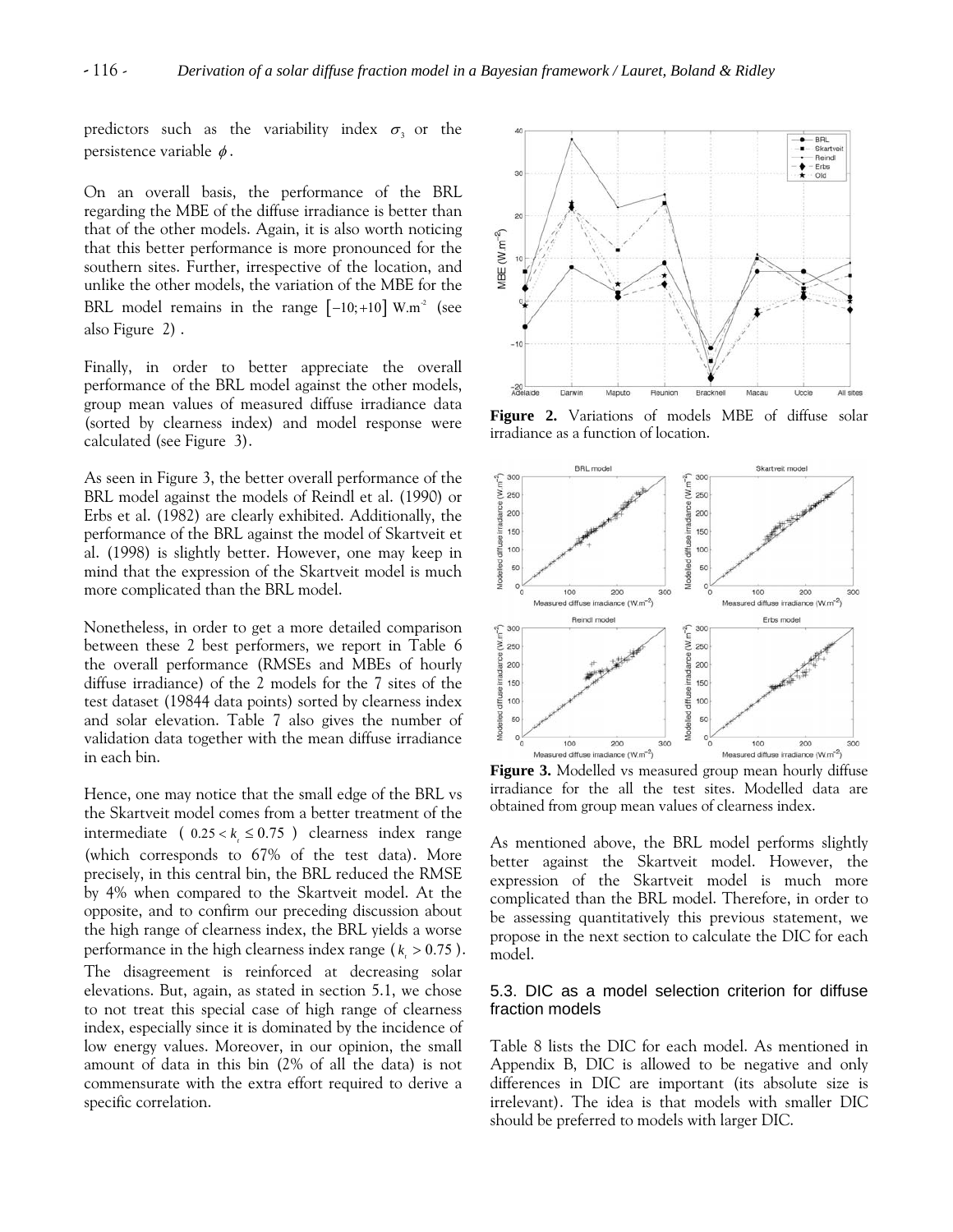| $F^{\text{univ}}$ as a range<br><b>BRL</b> Model | $\alpha \leq 20^{\circ}$ |                |                                       | $20^{\circ} < \alpha \leq 40^{\circ}$ | $40^{\circ} < \alpha \leq 60^{\circ}$ |                | $\alpha > 60^{\circ}$ |               | $\forall \alpha$ |            |
|--------------------------------------------------|--------------------------|----------------|---------------------------------------|---------------------------------------|---------------------------------------|----------------|-----------------------|---------------|------------------|------------|
|                                                  | <b>RMSE</b>              | <b>MBE</b>     | <b>RMSE</b>                           | <b>MBE</b>                            | <b>RMSE</b>                           | <b>MBE</b>     | <b>RMSE</b>           | <b>MBE</b>    | <b>RMSE</b>      | <b>MBE</b> |
| $k_{i} \leq 0.25$                                | 3                        | 0              | 4                                     | 0                                     | 6                                     | 0              | 11                    | 0             | 5                | $-1$       |
| $0.25 < k_{i} \leq 0.75$                         | 28                       | $\overline{4}$ | 43                                    | 5                                     | 62                                    | $-1$           | 88                    | $-2$          | 54               | 3          |
| $k_{i} > 0.75$                                   | 95                       | 0              | 56                                    | $-1$                                  | 53                                    | 0              | 74                    |               | 62               | $-2$       |
| $\forall k_{t}$                                  | 23                       | 6              | 39                                    | 3                                     | 56                                    | $-1$           | 77                    | $-2$          | 50               |            |
|                                                  | $\alpha \leq 20^{\circ}$ |                | $20^{\circ} < \alpha \leq 40^{\circ}$ |                                       | $20^{\circ} < \alpha \leq 40^{\circ}$ |                | $\alpha$ > 60°        |               | $\forall \alpha$ |            |
| SKARTVEIT Model                                  | <b>RMSE</b>              | <b>MBE</b>     | <b>RMSE</b>                           | <b>MBE</b>                            | <b>RMSE</b>                           | <b>MBE</b>     | <b>RMSE</b>           | <b>MBE</b>    | <b>RMSE</b>      | <b>MBE</b> |
| $k_{i} \leq 0.25$                                | 3                        | $\mathcal{O}$  | 4                                     | 0                                     | 5                                     | $\Omega$       | 11                    | $\mathcal{O}$ | 5                |            |
| $0.25 < k_{\iota} \leq 0.75$                     | 27                       |                | 46                                    | 10                                    | 65                                    | 6              | 87                    | 0             | 56               |            |
| $k_{i} > 0.75$                                   | 70                       | $\mathcal{O}$  | 49                                    |                                       | 51                                    | $\overline{4}$ | 67                    |               | 57               | $-11$      |
| $\forall k_{i}$                                  | 22                       | 2              | 41                                    | 9                                     | 58                                    | 8              | 74                    | 3             | 51               | 6          |

**Table 6.** BRL and Skarveit models' overall RMSEs  $(W.m^{-2})$  and MBEs  $(W.m^{-2})$  for the 7 sites of the test dataset (19844) points) as a function of clearness index and solar elevation.

**Table 7.** Number of validation data points (# Occ.) and mean diffuse irradiance in each clearness index-solar elevation bin. Note that the number of occurrences is 439 for the range  $k > 0.8$  (2% of all the data).

| #Occurrences / Mean          | $\alpha \leq 20^{\circ}$ |      | $20^{\circ} < \alpha \leq 40^{\circ}$ |      | $20^{\circ} < \alpha \leq 40^{\circ}$ |      | $\alpha > 60^{\circ}$ |      | $\forall \alpha$ |      |
|------------------------------|--------------------------|------|---------------------------------------|------|---------------------------------------|------|-----------------------|------|------------------|------|
| $(W.m^{-2})$                 | $\#Occ.$                 | Mean | $\#Occ.$                              | Mean | $\#Occ.$                              | Mean | $\#$ Occ.             | Mean | $\#$ Occ.        | Mean |
| $k_{\perp} \leq 0.25$        | 1251                     | 11   | 1437                                  | 24   | 845                                   | 23   | 359                   | 12   | 3892             | 98   |
| $0.25 < k_{\perp} \leq 0.75$ | 2098                     | 35   | 5436                                  | 160  | 4229                                  | 196  | 396                   | 8    | 13159            | 198  |
| k > 0.75                     | 13                       |      | 381                                   |      | 1341                                  | 29   | 1058                  | 29   | 2793             | 128  |
| $\forall k_{i}$              | 3362                     | 75   | 7254                                  | 144  | 6415                                  | 210  | 2813                  | 250  | 19844            | 169  |

As seen in Table 8, according to the DIC, the BRL model achieves the best trade-off between goodness-of-fit and model complexity. The sizeable difference in DIC between the BRL model and the Skartveit model gives strong evidence for the selection of the former. Moreover, the ranking obtained from the DIC results seems quite consistent with the previous results (see section 5.2). The problem of finding the optimal complexity for a model provides an example of Occam's razor (MacKay 2003). This is the principle that one should prefer simpler models to more complex models, and that this preference should be traded off against the extent to which the model fits the data. To put it in other words, an increase in the number of predictors will always improve the fit. Information criteria reflect the concept that an extra predictor should give a commensurate improvement in goodness-of-fit.

As seen in Table 8, according to the DIC, the BRL model achieves the best trade-off between goodness-of-fit and model complexity. The sizeable difference in DIC between the BRL model and the Skartveit model gives strong evidence for the selection of the former. Moreover, the ranking obtained from the DIC results seems quite consistent with the previous results (see section 5.2). The problem of finding the optimal complexity for a model provides an example of Occam's razor (MacKay, 2003). This is the principle that one should prefer simpler models to more complex models, and that this preference should be traded off against the extent to which the model fits the data. To put it in other words, an increase in the number of predictors will always improve the fit.

**Table 8.** DIC values as estimated by the WinBUGS program for each diffuse fraction model. The column Relative difference reports the difference in DIC between the BRL model and the other models.

| Diffuse fraction | DIC.  | Relative   | Rank |  |  |  |  |
|------------------|-------|------------|------|--|--|--|--|
| model            |       | difference |      |  |  |  |  |
| BRL              | -5524 | N/A        |      |  |  |  |  |
| Skartveit        | -4932 | 592        |      |  |  |  |  |
| Reindl           | -4589 | 935        |      |  |  |  |  |
| Erbs             | -4441 | 1083       |      |  |  |  |  |
| Old logistic     | 4397  | 112.7      |      |  |  |  |  |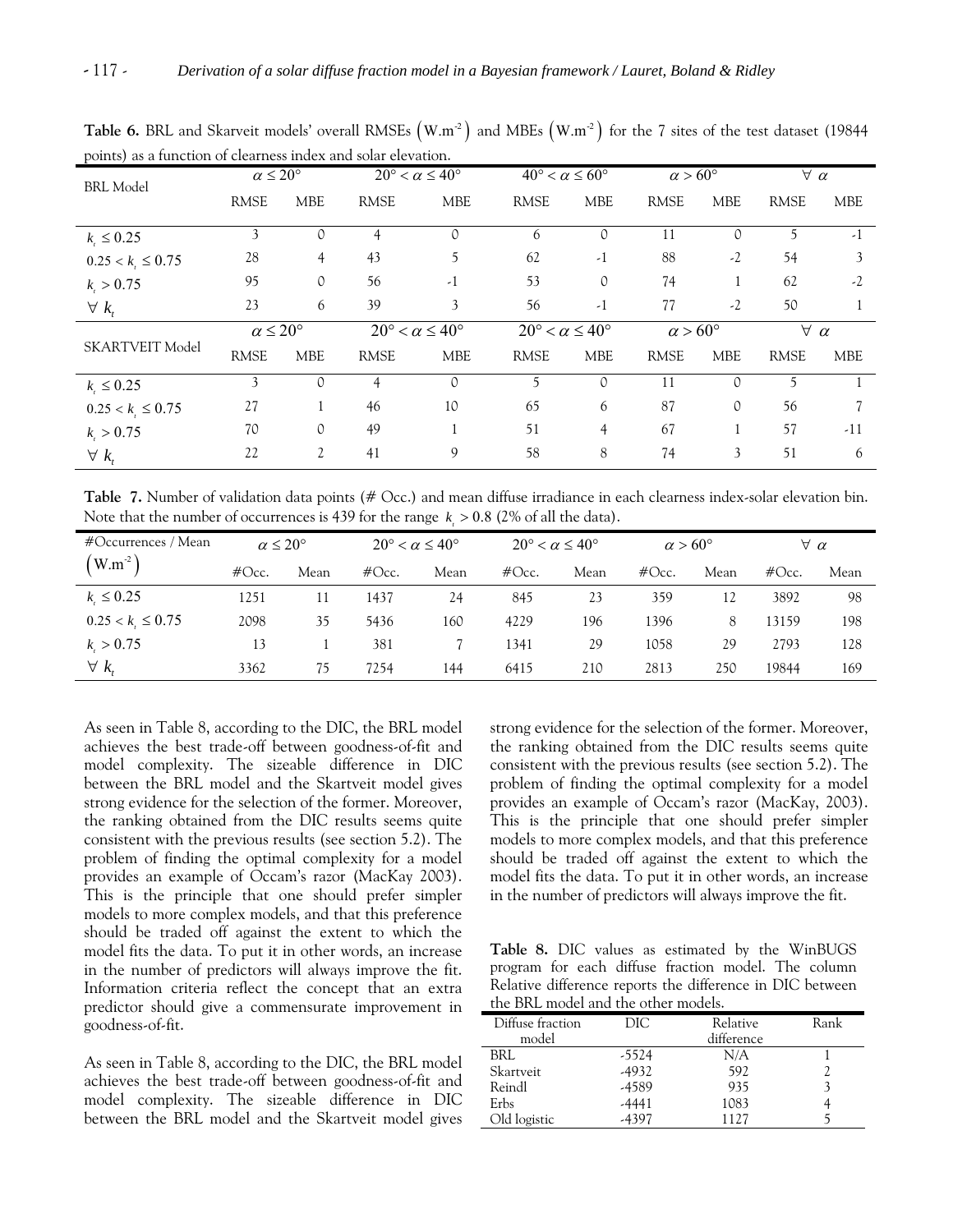Information criteria reflect the concept that an extra predictor should give a commensurate improvement in goodness-of-fit.

#### 5.4. Comparison with the Perez model

The Perez model (Perez et. al. 1992) is well regarded in the solar radiation modelling fraternity. We have not included it in the comparisons above since it estimates direct normal rather than diffuse radiation from global and uses other variables. It should be noted that requirements for knowledge values of the three components of radiation differ between technologies. Direct normal solar irradiance (DNI) is needed for concentrated solar power systems (CSP) and global horizontal solar irradiance (GHI) for flat plate collectors such as photovoltaic cells and solar hot water heaters. In the latter case, diffuse horizontal solar irradiance is necessary to estimate the global on a tilted surface when only the GHI is known or estimated from satellite derived data. The procedure proceeds in this manner:

- the diffuse on the horizontal is estimated from GHI ;
- the direct on the horizontal is derived by subtracting diffuse from GHI ;
- trigonometric calculations are used to calculate direct on the tilted surface ;
- the algorithms derived in Perez et. al. (1990) or similar are used to estimate the diffuse on the tilted surface ;
- the global on the tilted surface is calculated by adding direct and diffuse.

Obviously the DNI as estimated using Perez et. al. (1992) could be used in this exercise, with use of trigonometry to get the direct on the horizontal to infer the diffuse on the horizontal, and also to get the direct on the tilted surface. One can, however, see the impetus for developing models for diffuse on the horizontal from GHI as well as models for DNI.

We wish to present a comparison of the BRL model to the Perez model. We do this in two ways statistically as well as presenting a visual explanation. We won't delineate the comparison in terms of diffuse radiation since that is reported in Ridley et. al. (2009). We will only summarise results from that work. In it, the Perez model was used to predict DNI and the direct on the horizontal was derived from that and then the diffuse on the horizontal derived, and compared to that estimated using the BRL model. The BRL model consistently outperformed Perez using Median Absolute Percentage Error (MeAPE) and Bayesian Information Criterion (BIC) for several locations in both Southern and Northern

Hemispheres. Assessing the Median Bias Error (MeBE), we found that for only two Northern Hemisphere locations did Perez outperform BRL and then only marginally.

We next reverse the direction of estimation for comparison. We take the diffuse on the horizontal estimated from BRL and calculate the direct on the horizontal through subtraction from the GHI. We then use the equation  $DNI = direct on . horizontal / sin \alpha$  where as stated previously,  $\alpha$  is the solar elevation. This may seem redundant, but when comparing model results, it is best to ensure the procedures work both ways. When we compare the predicted versus actual for the Adelaide data set, we find an MeAPE of 8.77 for the BRL model and 21.06 for the Perez model. Overall, the BRL model performs better than the Perez model for Southern hemisphere locations and at least as well for Northern Hemisphere locations.

A visual comparison of the two models using data from Adelaide, a Southern Hemisphere location, is instructive, and demonstrates the motivation for the series of papers on this topic. Figure 4 gives the diffuse fraction plotted against the clearness index overlain with the estimated diffuse fraction using the Perez model. It is easily seen that the bottom right hand corner of the data is not well predicted. If we compare that to the same graph but with the predictions performed with the BRL model, we see that this discrepancy is taken care of (Figure 5). The lack of suitability of models developed with solely Northern Hemisphere data that were inadequate for Southern Hemisphere locations was what led first Spencer (1982), and subsequently Boland et. al. (2001), Boland et. al. (2008) and Ridley et. al. (2009) to revisit the problem.

# 5.5. Bayesian inference vs classical least-squares technique

Let us recall that the other goal of this work was to evaluate the advantage brought by the Bayesian inference over the classical Least-Squares (LS) technique.

To assess this particular point, we fit the BRL model (with the training dataset given in Table 1) by using the classical Least-Squares (LS) technique. The following model (denoted LS model) was obtained:

$$
k_d = \frac{1}{1 + \exp(-4.60 + 6.54k_f - 0.04AST - 0.0054\alpha + 1.71K_f + 0.85\phi)}
$$
(11)

Note that the performance of this LS model is given in Tables 4 and 5 under the LS column.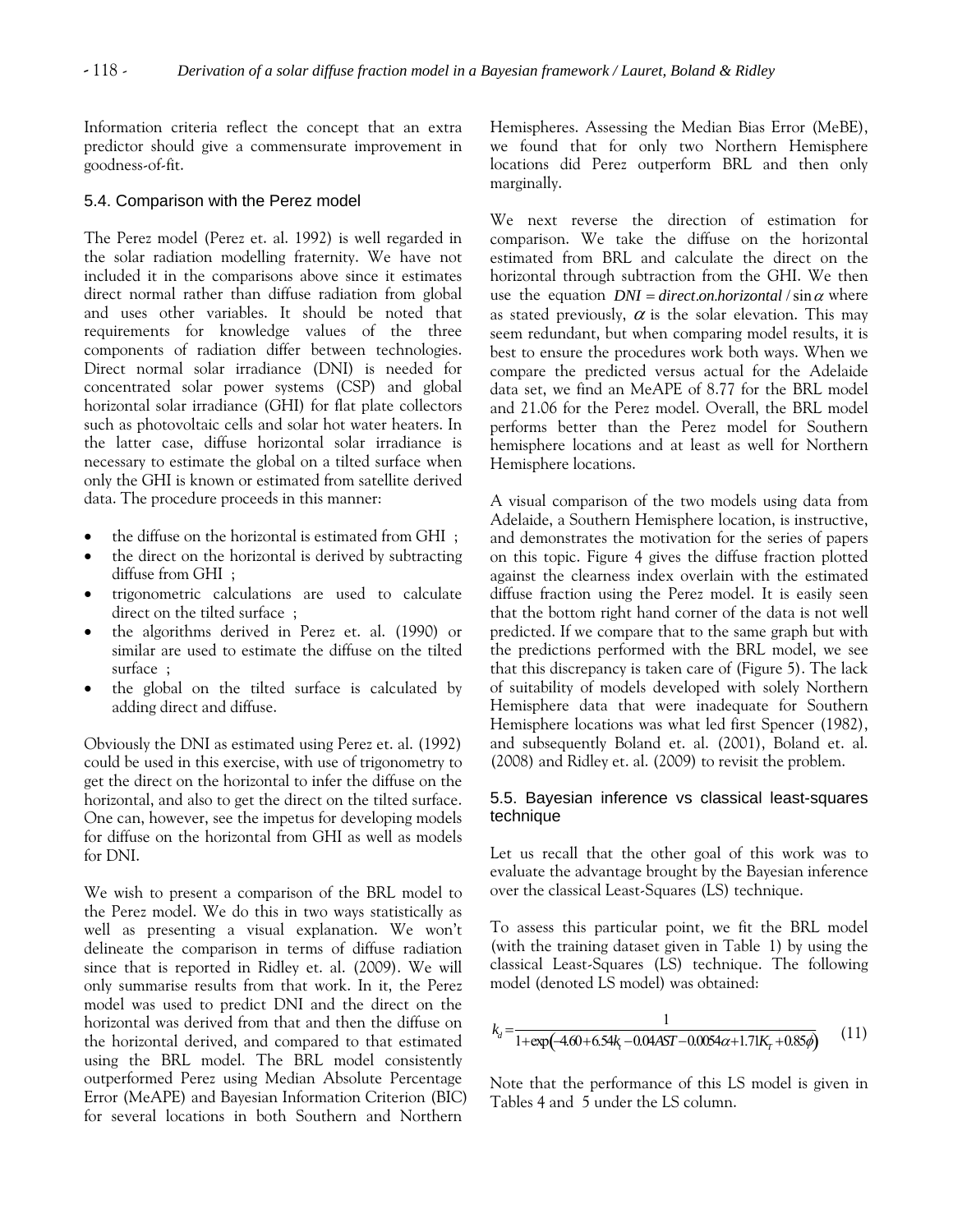

**Figure 4.** Diffuse fraction versus clearness index for Adelaide with Perez model predictions.



**Figure 5.** Diffuse fraction versus clearness index for Adelaide with BRL model predictions.

Figure 6 gives a comparison of the two approaches regarding the diffuse irradiance. As seen, the clear advantage brought by the Bayesian inference is the better MBE (particularly for the southern hemisphere sites).

This result is not surprising as we used a student-t distribution for the likelihood distribution (as opposed to a Gaussian distribution that is related to the classical Least-squares techniques). Indeed, the student-t density is a heavier tailed alternative to the Normal bell-shaped like the Gaussian but with a higher chance of extreme values in the tails. In this sense, it is a robust alternative to the Gaussian in the event of suspected outliers in the data.

Moreover, we can state that the use of southern hemisphere data to tune the model parameters (BRL and LS) naturally improve the performance of these models on the southern test stations, while performing at least as well as the best other available models for the northern hemisphere test stations. However the Bayesian method goes a step further by improving the MBE.



**Figure 6.** BRL model against LS model. Variations of models RMSE and MBE of diffuse solar irradiance as a function of location.

# **6. Conclusion**

In this work, we have proposed a Bayesian logistic model (called the BRL model) that consists of a single equation for the entire data as opposed to a set of correlations used in models like Skartveit et al (1998), Reindl et al. (1990) and Erbs et al. (1982). A test against independent data from seven worldwide locations showed that the BRL model improved by 10% the root mean square error (RMSE) when compared to the models of Reindl and Erbs. The improvement in the RMSE is less pronounced when compared to the (much more complicated) Skartveit model. Regarding this particular point of model complexity, it has been demonstrated that using an information criterion like the DIC led clearly to the selection of the BRL model.

In addition, on an overall basis, the BRL model exhibited a better Mean Bias Error irrespective of the station than the other models. It has been shown that this characteristic comes from the use of the Bayesian inference instead of a classical approach.

The results obtained from the Bayesian inference may exhibit some sensitivity to the division of data used for training and testing the models. It would be desirable to use all the available data for estimating the parameters of the BRL model but we feel this would be unfair to the other models. If more data are available for tuning the model (or if there is need for recalibration accounting for local climatic differences) then one can refine the estimation of the parameters in the Bayesian framework. Indeed, all this previous work is not wasted as the preceding model's parameters (see Table 3) can be used as prior information for the derivation of the new model.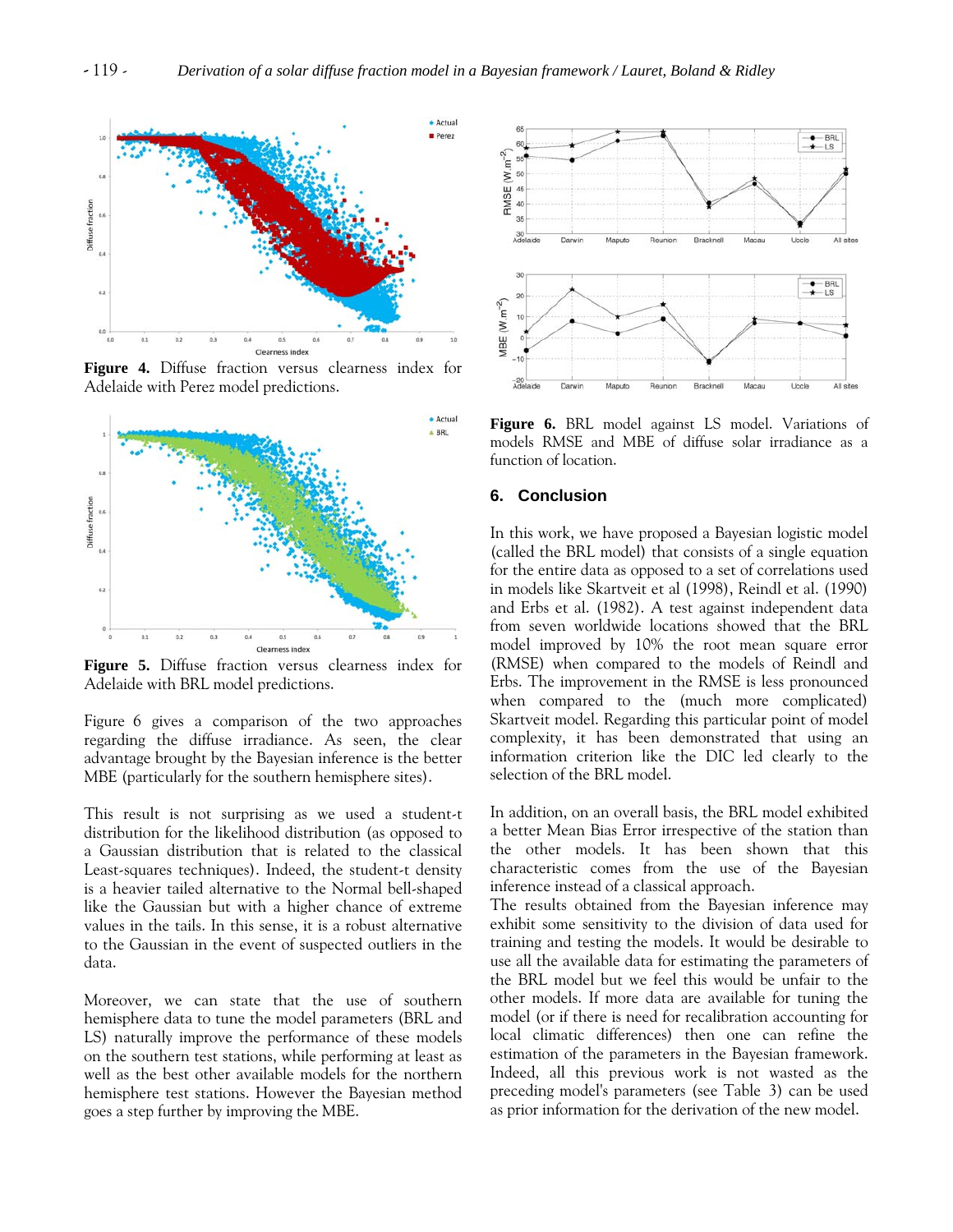In our opinion, the solar radiation modelling community can greatly benefit from the Bayesian framework. Thus, it is worth using rather theoretically complicated modelling tools (though uncomplicated in practice) that could improve the quality of solar radiation models.

# **APPENDIX A: Bayesian Computations**

#### A.1. The Probabilistic Model

This section gives some details about the implementation of the probabilistic model needed to fit the proposed model to the data. We successively describe each component of Eq. (8) i.e. the likelihood and the prior for the parameters.

#### The likelihood function

Let us consider the following form:

$$
d_i = y_i + \varepsilon_i \tag{A1}
$$

where  $d_i$  represents the i<sup>th</sup> experimental measurements of the diffuse fraction,  $\Theta = [\alpha_0, \alpha_1, \beta_1, \beta_2, \beta_3, \beta_4]$  the vector of model parameters,  $y_i = y(\mathbf{x}_i, \Theta)$  the ideal (noiseless)  $\mathbf{x}_i = [k_i \quad AST \quad \alpha \quad K_i \quad \phi]_i$  the corresponding vector of model response or regression model, predictor variables and where the noise  $\varepsilon$  is an expression of the various uncertainties (i.e. measurement noise plus modelling error). If the noise in the data is assumed to be Gaussian with variance  $\sigma^2$ , then

$$
p(\varepsilon_i) = \frac{1}{2\pi\sigma^2} \exp\left(-\frac{1}{2\sigma^2} \varepsilon_i^2\right)
$$
 (A2)

which we can rewrite, by using Eq. (A1) as :

$$
p(d_i|\Theta) = \frac{1}{2\pi\sigma^2} \exp\left(-\frac{1}{2\sigma^2} (d_i - y_i)^2\right)
$$
 (A3)

Notice that this pdf can be written in a more compact manner as:

$$
d_i: \mathcal{N}(y_i, \sigma^2) \tag{A4}
$$

which means that each measurement  $d_i$  is distributed as a Gaussian or Normal distribution with mean  $y_i$  and variance  $\sigma^2$ .

Further, if we assume the noise as independent and additive then the likelihood function takes the following form:

$$
p(D \mid \Theta) = \prod_{i=1}^{n} p(d_i \mid \Theta) = \frac{1}{(2\pi\sigma^2)^{\frac{n}{2}}} \exp\left(-\frac{1}{2\sigma^2} S(\theta)\right)
$$
 (A5)

where *n* represents the number of experimental measurements and the term  $S(\Theta) = \sum (d_i - y_i)^2$  is the sum-of -squares of the residuals. 1  $(\Theta) = \sum_{i=1}^{n} (d_i - y_i)$  $\sum_{i=1}$   $\binom{u_i}{i}$  $S(\Theta) = \sum_{i} (d_i$  $\Theta$ ) =  $\sum_{i=1}^{\infty} (d_i - y)$ 

Hence, one may notice that the classical least-squares (LS) technique is derived from the principle of maximum likelihood (ML) with a choice of a Gaussian distribution for the likelihood. Indeed, the ML principle consists in maximising the likelihood which is turn equivalent to minimising the negative log likelihood. The latter is the usual sum-of-squares.

However, in this survey, even if a quality-check has been done on the data, we chose a student's-t distribution for the likelihood function i.e.  $d_i:St(y_i, \lambda, \nu)$  where  $\lambda$  is the precision and  $\nu$  the number of degrees of freedom that determines the extent of over-dispersion. Student's tdistribution has in general longer 'tails' than a Gaussian. This gives the important property of robustness which means that it is less sensitive than the Gaussian distribution to the presence of a few data points which are outliers (Bishop, 2006).

#### The prior distributions

For the BRL model, we make use of the information obtained from the previous step (See Eq. (1) and Boland et al. 2008). Indeed, as mentioned above, Bayesian inference offers a framework (through the use of prior information) to continuously update our posterior beliefs. All previous work is not wasted as the preceding model parameters can be used as prior information for the derivation of the parameters estimates of the next (new) model. As an illustration, for parameters  $(\alpha_0, \alpha_1)$ , we chose two normal distributions with a relatively small variance and with mean given by the values of the parameters of the first logistic model (Eq. (1)). Regarding the last four parameters  $(\beta_1, \beta_2, \beta_3, \beta_4)$ , we chose four Gaussian distributions with mean 0 and with large variance as we have no idea of the values they can plausibly take.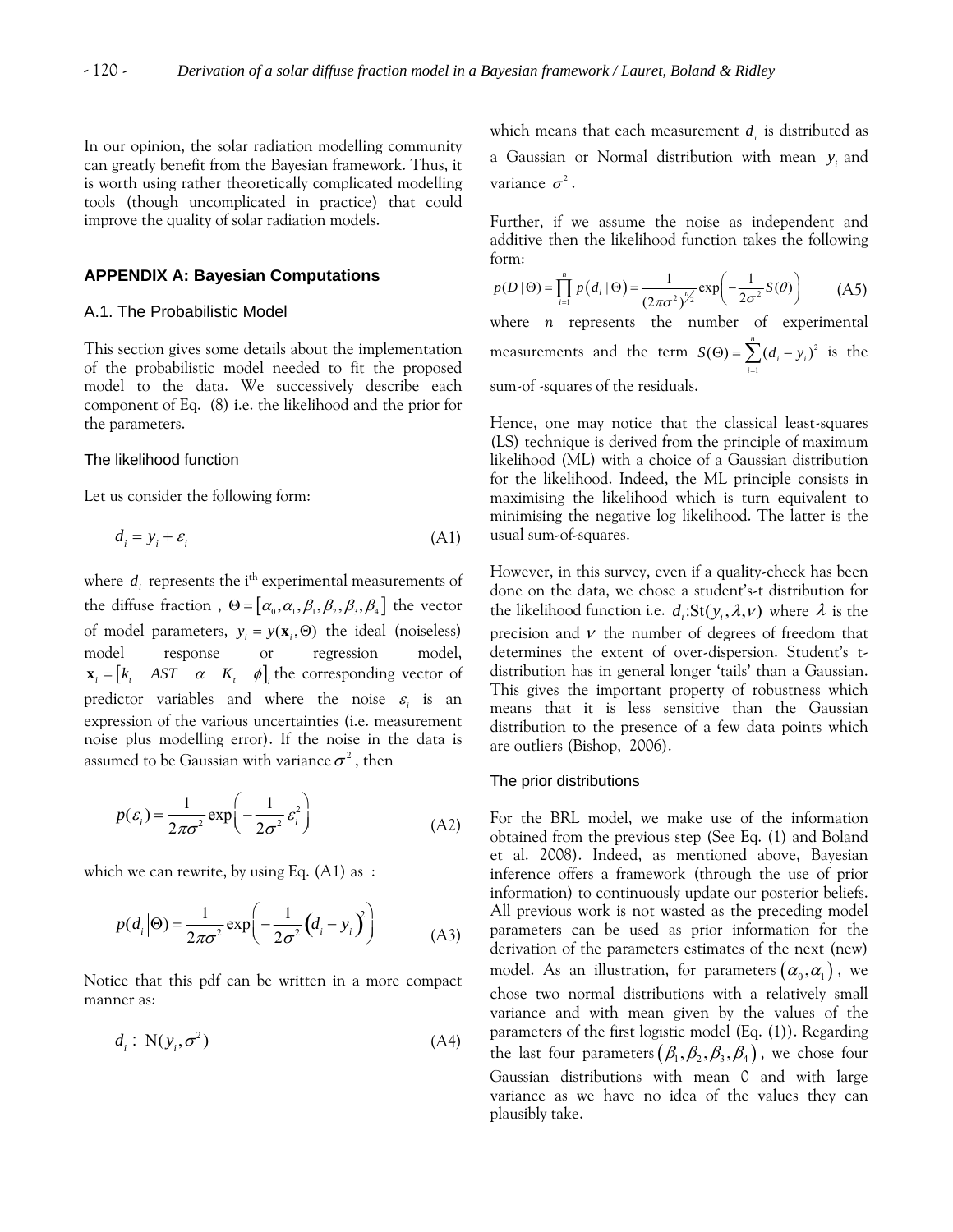This setting is detailed in Table A1.

| Likelihood $p(D   \Theta)$                                                                                          | Prior<br>on<br>parameters                          |
|---------------------------------------------------------------------------------------------------------------------|----------------------------------------------------|
| Student's t-distribution                                                                                            | $p(\Theta)$                                        |
|                                                                                                                     | Gaussian distributions                             |
| $d_i \sim St(v_i, \lambda, \nu = 2)$                                                                                | $\alpha_{0} \sim N(-5,100)$                        |
| $y_i = \frac{1}{1 + \exp((\alpha_0 + \alpha_1 k_t + \beta_1 A S T + \beta_2 \alpha + \beta_3 K_T + \beta_4 \phi))}$ | $\alpha_{1} \sim N(8.60, 100)$                     |
| $\Theta = [\alpha_{0}, \alpha_{1}, \beta_{1}, \beta_{2}, \beta_{3}, \beta_{4}]$                                     | $\beta_{\rm i} \sim N(0, 1000000)$                 |
| $\mathbf{x}_{i} = [k_{i} \quad AST \quad \alpha \quad K_{i} \quad \phi]$                                            | $\beta_{2} \sim N(0, 1000000)$                     |
|                                                                                                                     | $\beta_{3} \sim N(0, 1000000)$                     |
|                                                                                                                     | $\beta_{\scriptscriptstyle{A}} \sim N(0, 1000000)$ |

**Table A1.** Probabilistic model

#### A.3 Computation of the posterior distribution of the model parameters with MCMC numerical methods

Given the likelihood and the posterior, the MCMC implemented in WinBUGS samples the posterior given by Eq. (8). More precisely, MCMC generates samples from the posterior parameter space Θ by defining a chain  $C = \{ \Theta_1, \Theta_2, \Theta_3, \cdots, \Theta_i \cdots \}$ . At each iteration i, candidate values  $\Theta^*$  are generated randomly for each of the parameters. An acceptance probability is calculated, and the chain either moves to  $\Theta^*$  ( $\Theta_{i+1} = \Theta^*$ ) or stays at its current value ( $\Theta_{i+1} = \Theta_i$ ). In the long run, the distribution of points in the chain C approximates the posterior distribution. When the chain converges, the posterior distribution of each parameter of interest can be drawn or summarized by the following statistics: mean, standard deviation, 95% credibility interval, etc.

# **APPENDIX B: Deviance Information Criterion (DIC)**

The deviance information criterion (DIC) is particularly useful in Bayesian model selection problems where the posterior distributions of the models have been obtained by Markov chain Monte Carlo (MCMC) simulation (Spiegelhalter et al., 2002). Indeed, the deviance defined as  $D(\Theta) = -2\log\left[p(D|\Theta)\right]$  where  $p(D|\Theta)$  is the likelihood function is automatically calculated under WinBUGS (Winbugs, 1989).

The DIC is the sum of two terms: a first term, the posterior mean of the deviance, that measures goodness of fit (adequacy) of the model, and a second term of penalty,  $P_D$  which estimates the complexity of the model:

$$
DIC = \overline{D}(\Theta) + P_D \tag{B1}
$$

The first component is defined as the posterior mean of the deviance:

$$
\overline{D}(\Theta) = E[D(\Theta)] \tag{B2}
$$

The expectation  $\overline{D}(\Theta)$  is a measure of how well the model fits the data; the larger this is, the worse the fit.

The second term measures the complexity of the model by the effective number of parameters, defined as the difference between the posterior mean of the deviance and the deviance evaluated at the posterior mean  $\bar{\theta}$  of the parameters:

$$
P_D = \overline{D}(\theta) - D(\overline{\theta})
$$
 (B3)

As seen,  $P_D$  represents the decrease in the deviance expected from estimating Θ and can be used as a measure of the effective number of parameters (comparatively, one has to specify the number of model parameters when using information criteria such as BIC or AIC). The larger  $P_D$  is, the easier it is for the model to fit the data.

The idea is that models with smaller DIC should be preferred to models with larger DIC. Indeed, models are penalized both by the value of  $\overline{D}(\Theta)$  but also by the effective number of parameters. Since  $\bar{D}(\Theta)$  will decrease as the number of parameters in a model increases, the term  $P_D$  compensates for this effect by favoring models with a smaller number of parameters. DIC is allowed to be negative as a probability density  $p(D|\Theta)$  can be greater than 1 if has a small standard deviation. Only differences in DIC are important. Its absolute size is irrelevant.

# **REFERENCES**

- Akaike, H. 1974. A new look at statistical model identification. *IEEE Transactions on Automatic Control* 19, 716-723.
- Bayes, T. 1763. An essay towards solving a problem in the doctrine of chances. *Philos. Trans. R. Soc. London* 53, 370–418.